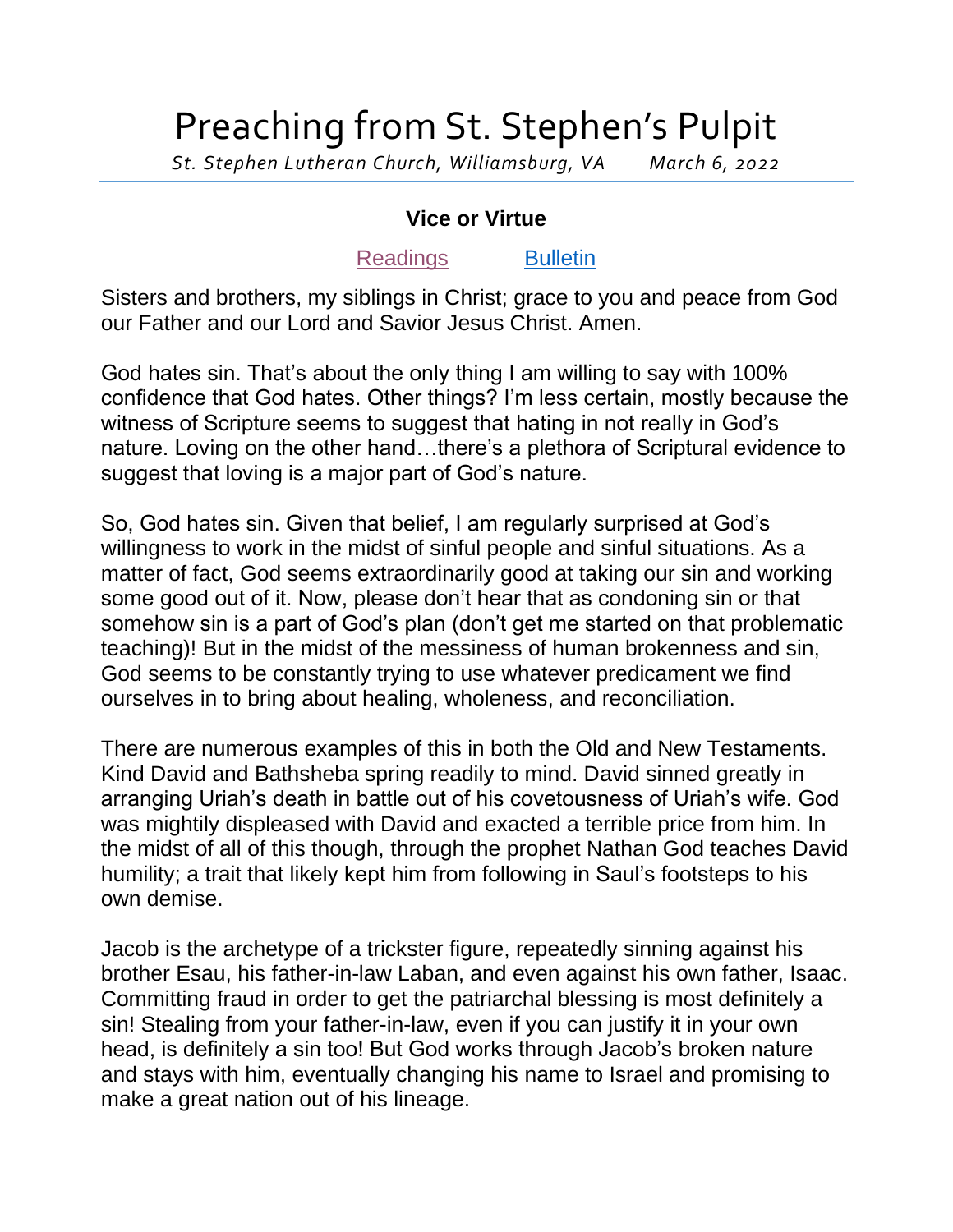I like to think of God as a great improviser, probably because I'm partial to improvisation. I understand that the title improviser is not all that accurate for God, but oh well! God is outside of time, so of course God knows the past, present, and future. But for those of us who are limited by time, it doesn't much matter since we cannot even conceptualize a reality outside of the flow of time. So, it's a moot point...let me have this!

God takes broken, limited reality and does amazing things with it. God takes the ordinary and makes it extraordinary. God takes sin and flips it on its head! And God can do this even in the face of the ultimate tempter, Satan. I raise all of this up for you because I am amazed at what Jesus does in the face of these temptations. No, not just the resisting of them…but rather his turning of them into something good, at least later on in his ministry.

What's the first temptation Satan puts in front of Jesus? Stones into bread, right? And Jesus resists this temptation quite well. Better than I would have after a forty day fast, I can tell you that! But even beyond that, only 5 chapters after this one, in Luke 9, Jesus will be taking five loaves and two fish and feeding a multitude. Almost as though he turned the stones around Bethsaida into bread! Or we can advance even further in Luke's Gospel, to chapter 22 where we will find Jesus taking ordinary Passover bread and turning it into the bread of life, his very flesh for the sake of the world. It's almost as though Jesus takes the vice of selfishness that Satan puts in front of him and flips it into the virtue of charity.

The next temptation is power over all the kingdoms of the world. The vice of power is a strong temptation that has seduced many in human history away from God and God's desires for creation. How does Jesus respond in the face of the powers arrayed against him? Think of the charge the Sanhedrin will level against Jesus when they bring him before Pilate in Luke 23? "They began to accuse him, saying, 'We found this man perverting our nation, forbidding us to pay taxes to the emperor, and saying that he himself is the Messiah, a king'" (Luke 23:2). And of course, Jesus is a king. Just not the sort of king we expect. Jesus takes the vice of power and shows the virtue of humility instead. His crown will be thorns and his throne a cross.

Then there's the last temptation, putting God to the test. In the end this is perhaps the greatest temptation for humanity because the vice behind it is self-idolatry. What are we saying when we try to put God to the test? Ultimately, we are saying that we are more important than God; important enough that God must cater to our desire for proof, or control, or however we